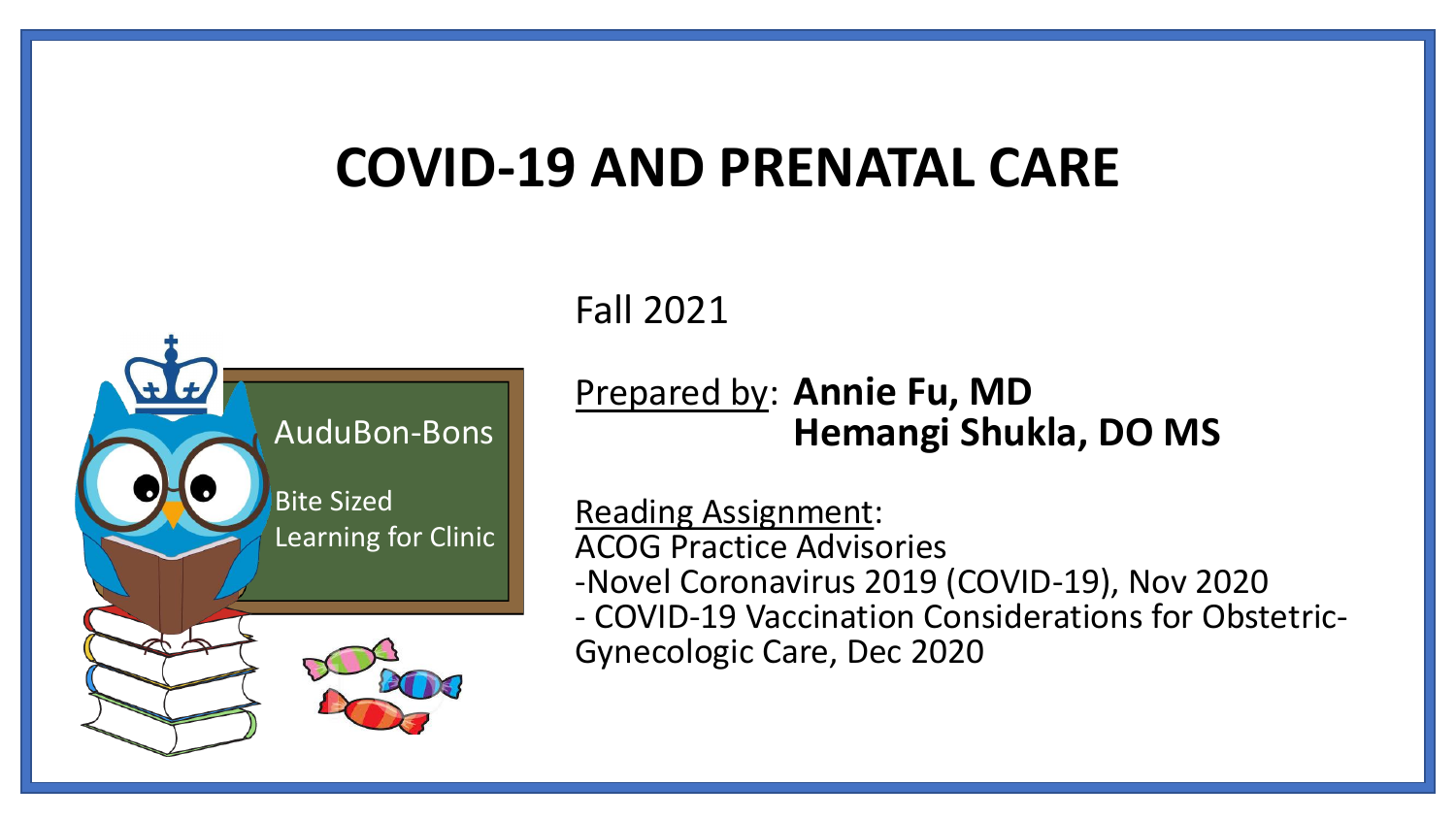

- To review the background, epidemiology, and evaluation of COVID-19 disease in the obstetric patient population
- To understand and be comfortable counseling patients on the benefits of vaccination against COVID-19 during
	- Preconception care
	- Prenatal visits
	- Postpartum care

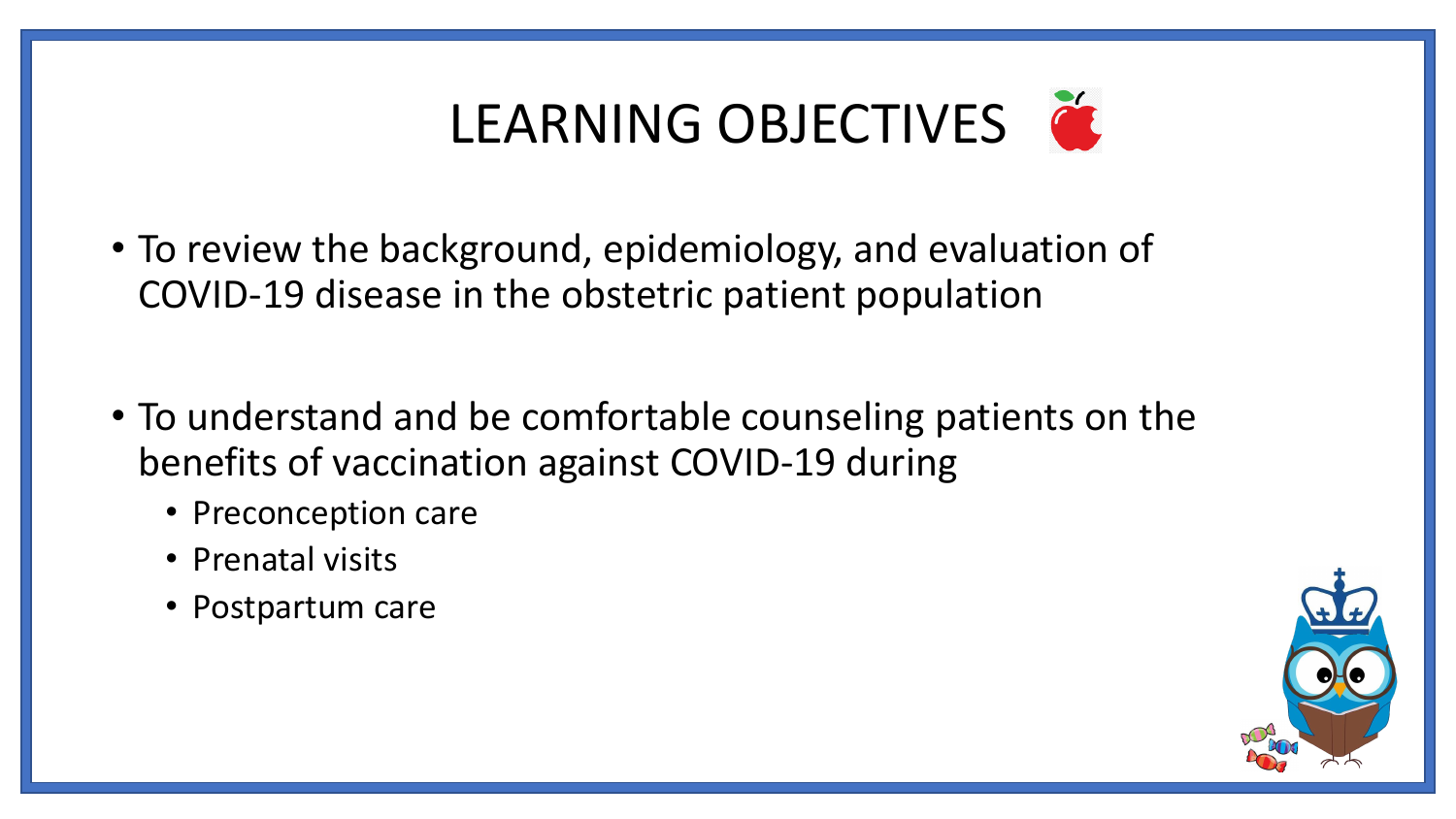## CASE VIGNETTE

- Ms. N.C. is a 30yo G1P1001 woman who presents to your office for an annual well-woman visit and offers no complaints.
- As you begin to take a history, she mentions that she tested positive for COVID-19 five months ago. She reports her symptoms all resolved and she has been feeling well for the past few months.
- She and her partner have recently decided to discontinue contraception in hopes of conceiving again. As a result of this and the fact that she was already infected with COVID-19, she's hesitant to get the COVID vaccine despite hearing from her PCP and several local & national PSA's that she should receive it.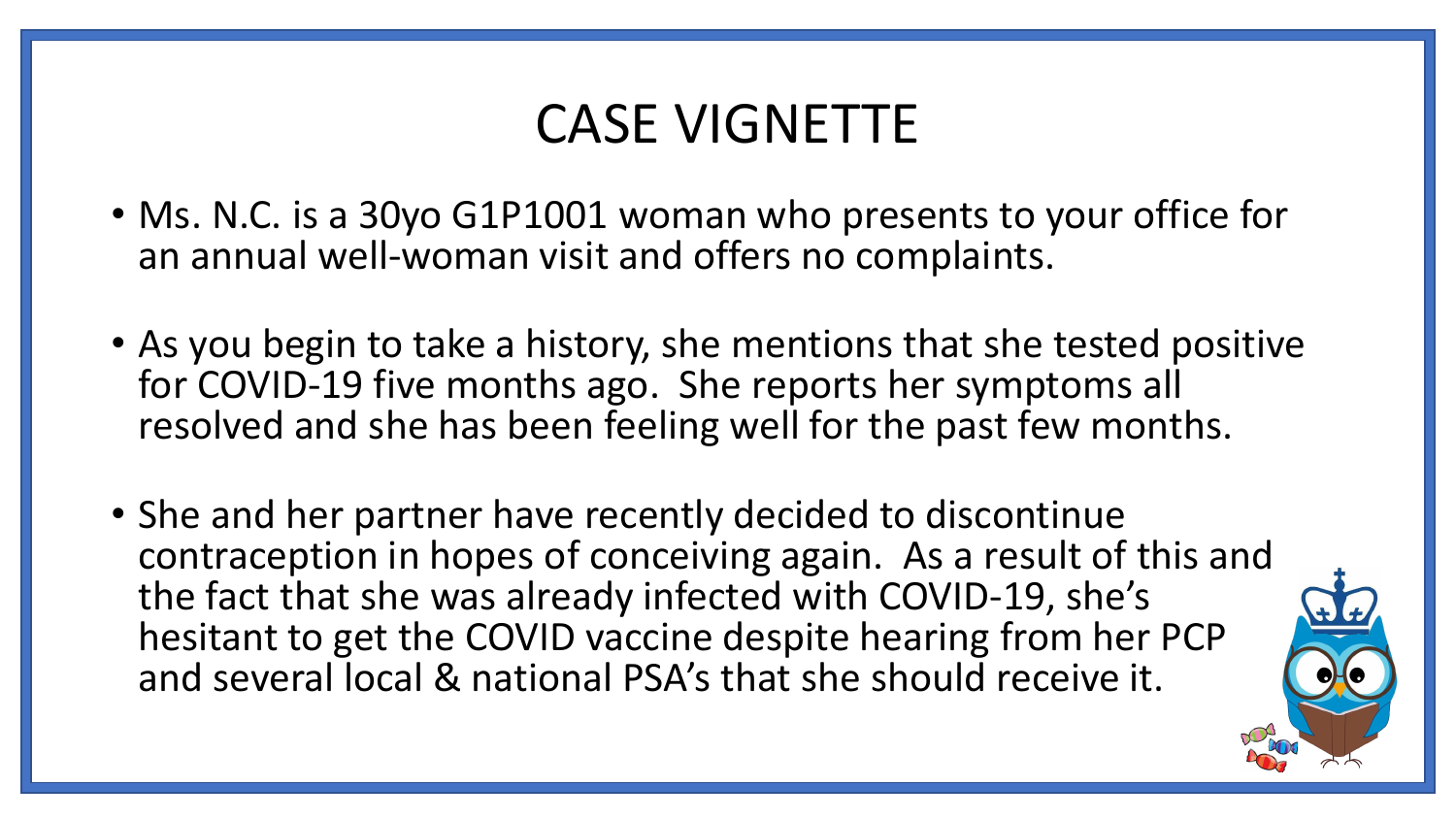## FOCUSED HISTORY

- **What elements of this patient's history would you reference in your counseling?**
	- POB: 1 FT NSVD
	- GYN: Regular menses/Q30d x 4d No cysts/fibroids/STI No abnormal pap smears - Last done 1 year ago NILM/HPV(-)
	- PMH: Asthma
	- PSH: None
	- Meds: PNV, Albuterol PRN
	- ALL: NKDA
	- FamHx: No hx Breast/Uterine/Ovarian/Colon cancer

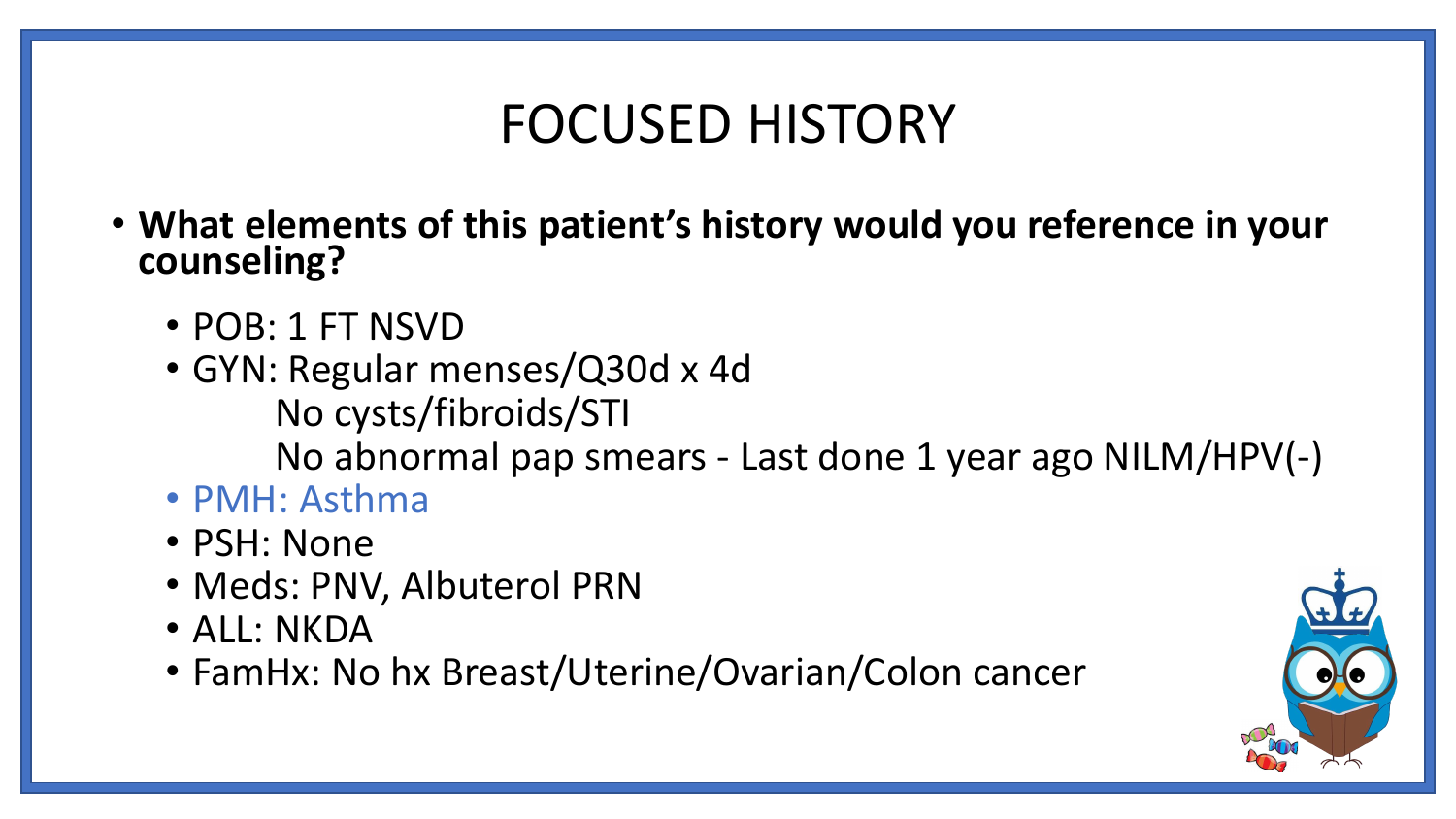## PERTINENT PHYSICAL EXAM FINDINGS

## **What elements of the patient's physical exam are most relevant?**

- VS: P 76 BP 117/74 Wgt: 92kg Hgt: 160cm BMI: 36
- CV: RRR, no M
- Resp: CTAB
- Abd: Soft, NT/ND, +BS x 4Q
- Pelvic: Vulva: Normal external female genitalia; No lesions Vagina: Healthy-appearing mucosa, No discharge Cervix: Parous os; L/C/P Uterus: NT, ~8wk size, anteverted Adnexae: No mass/tenderness b/l
- Ext: No calf tenderness b/l

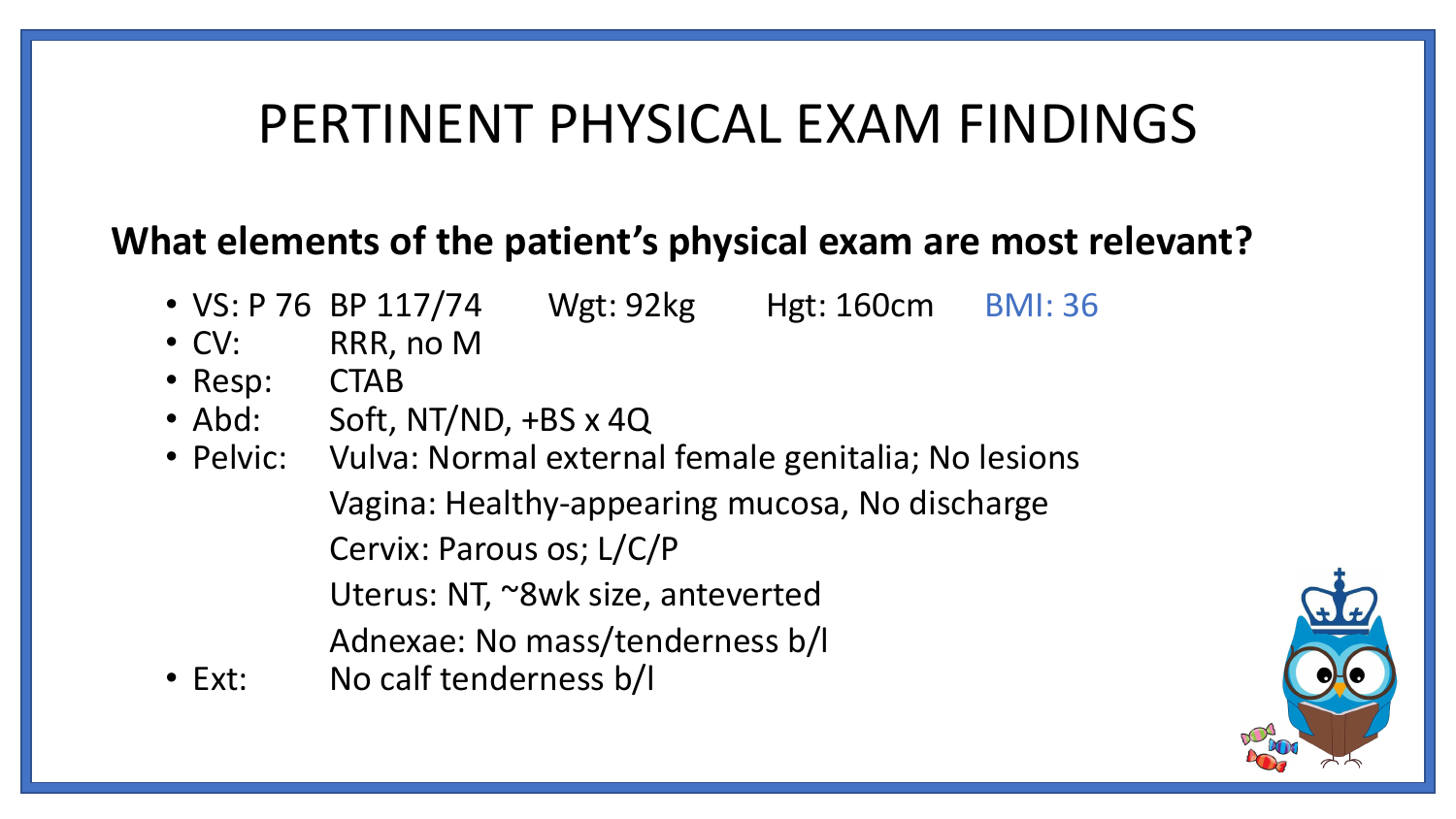# BACKGROUND

### • **What is COVID-19?**

- Coronavirus disease 2019 is caused by severe acute respiratory syndrome coronavirus 2 (SARS-CoV-2)
- SARS-COV-2 is a positive-stranded RNA virus
- **How is SARS-CoV-2 transmitted?**
	- Respiratory transmission via close-range (six feet/2 meters) contact
	- Possible through contact via touching mucosal membranes after touching contaminated surfaces
	- Possible airborne transmission albeit evidence not consistent

### • **When is it most infectious?**

- Models have shown greatest infectiousness at least 2 days before and 1 day after symptom onset, when viral RNA load is highest, with decline in infectiousness within 7 days
- **How long can SARS-CoV-2 remain on surfaces without disinfection?**
	- 6-9 days
- **What is the risk of reinfection in the short-term?**
	- Low; prior infection reduces short-term reinfection in the following 6-7 months by 80-85%

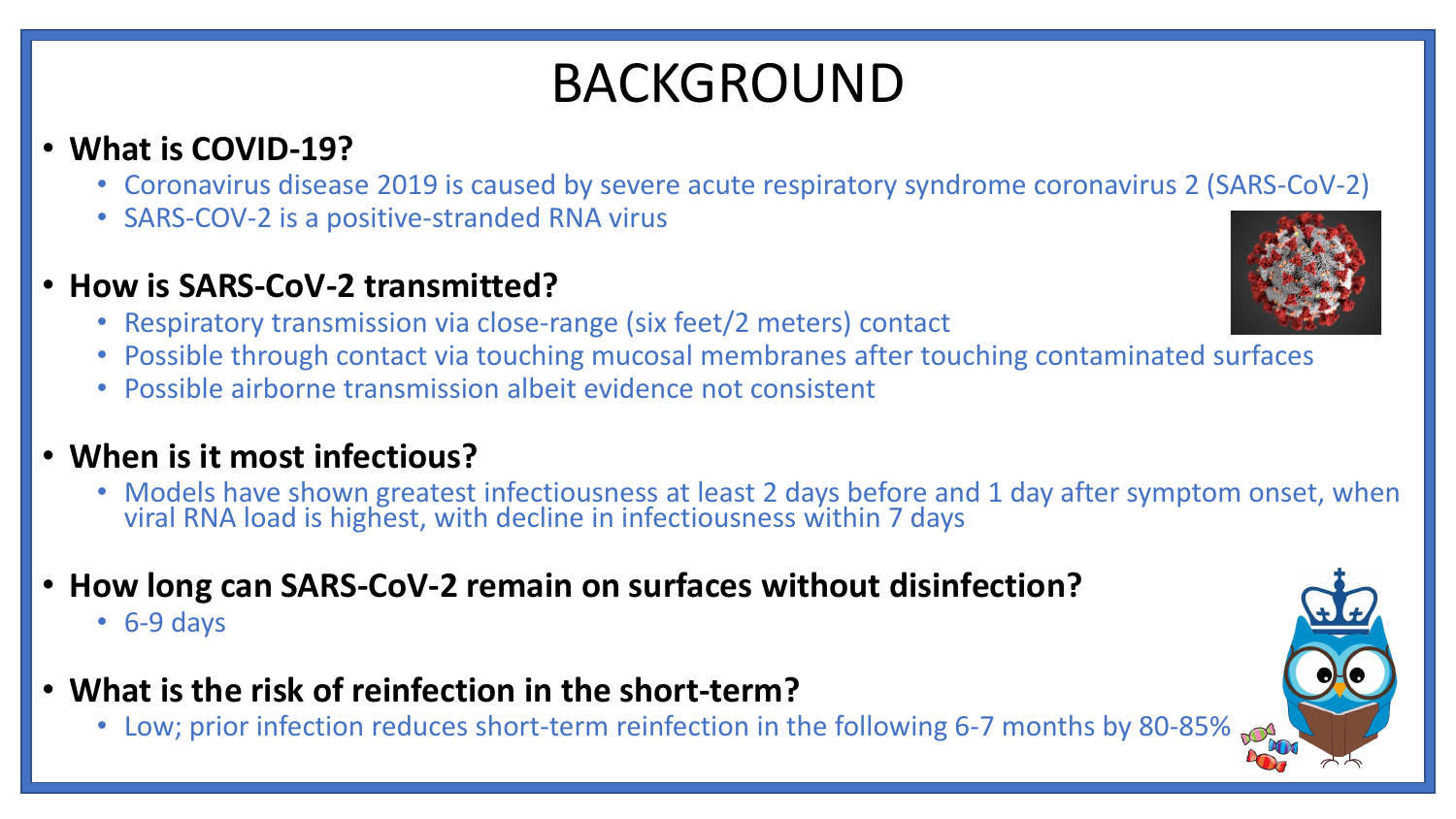## COVID-19 AND PREGNANCY

- **Are pregnant women at risk of more severe illness than nonpregnant women with COVID-19?** • YES
- **What maternal complications can pregnant women experience with severe COVID-19?**
	- Increased risk for ICU admission, need for mechanical ventilation, ventilatory support such as ECMO, and death
	- Absolute risks are still low
- **What perinatal complications can pregnant women experience with severe COVID-19?**
	- Increased risk of adverse perinatal outcomes overall, increased risk of hypertensive disorders of pregnancy, preterm delivery and cesarean delivery, VTE
	- These risks are not usually increased in mild-to-moderate severity cases
- **Are certain comorbidities associated with increased risk of severe COVID-19 illness?**
	- Yes: obesity, diabetes, hypertension, lung disease, advanced maternal age (more moderate disease for AMA, as well)



- **Are there ethnic differences in those who experience severe COVID-19 or mortality?**
	- Yes; Black and Hispanic pregnant women have disproportionate infection and mortality rates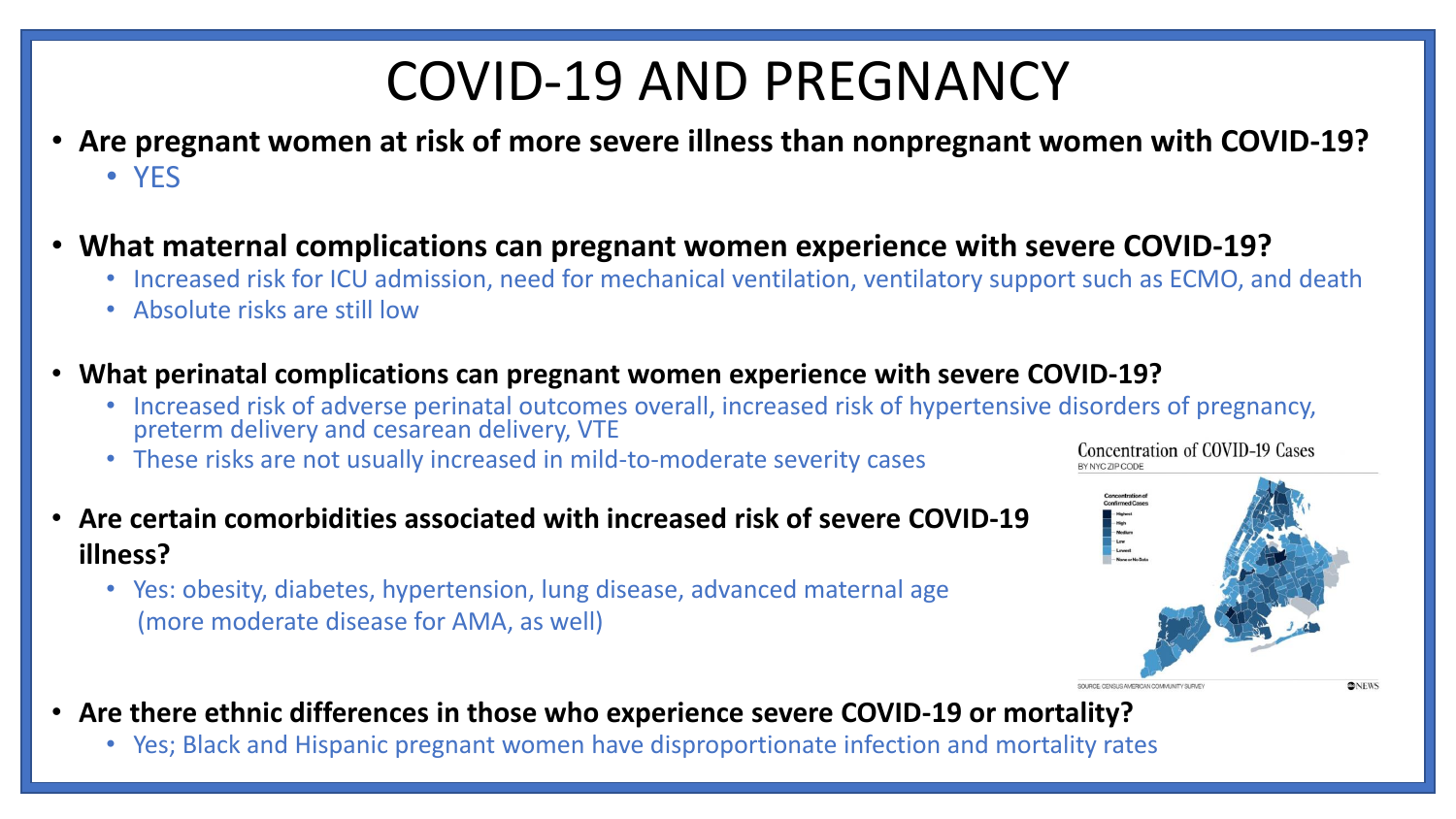# COVID-19 VACCINES

- **What are the current vaccines available against COVID-19?**
	- The US Food and Drug Administration (FDA) issued an Emergency Use Authorization (EUA) for the following vaccines:
		- **Pfizer-BioNtech** mRNA vaccine (BNT162b2): for use in individuals age 12 years and older as a 2-dose regimen given 3 weeks (21 days) apart
		- **Moderna** mRNA-1273 vaccine: for use in individuals age 18 and older as a 2 dose regimen given 1 month (28 days) apart
		- **Janssen Biotech, Inc. (Johnson & Johnson)** Ad26.COV2.S vaccine: for use in individuals age 18 and older as a single dose regimen

As of Aug 23, 2021, the US FDA approved the Pfizer-BioNTech COVID-19 Vaccine, now marketed as Comirnaty, for the prevention of COVID-19 disease in individuals 16 years of age and older



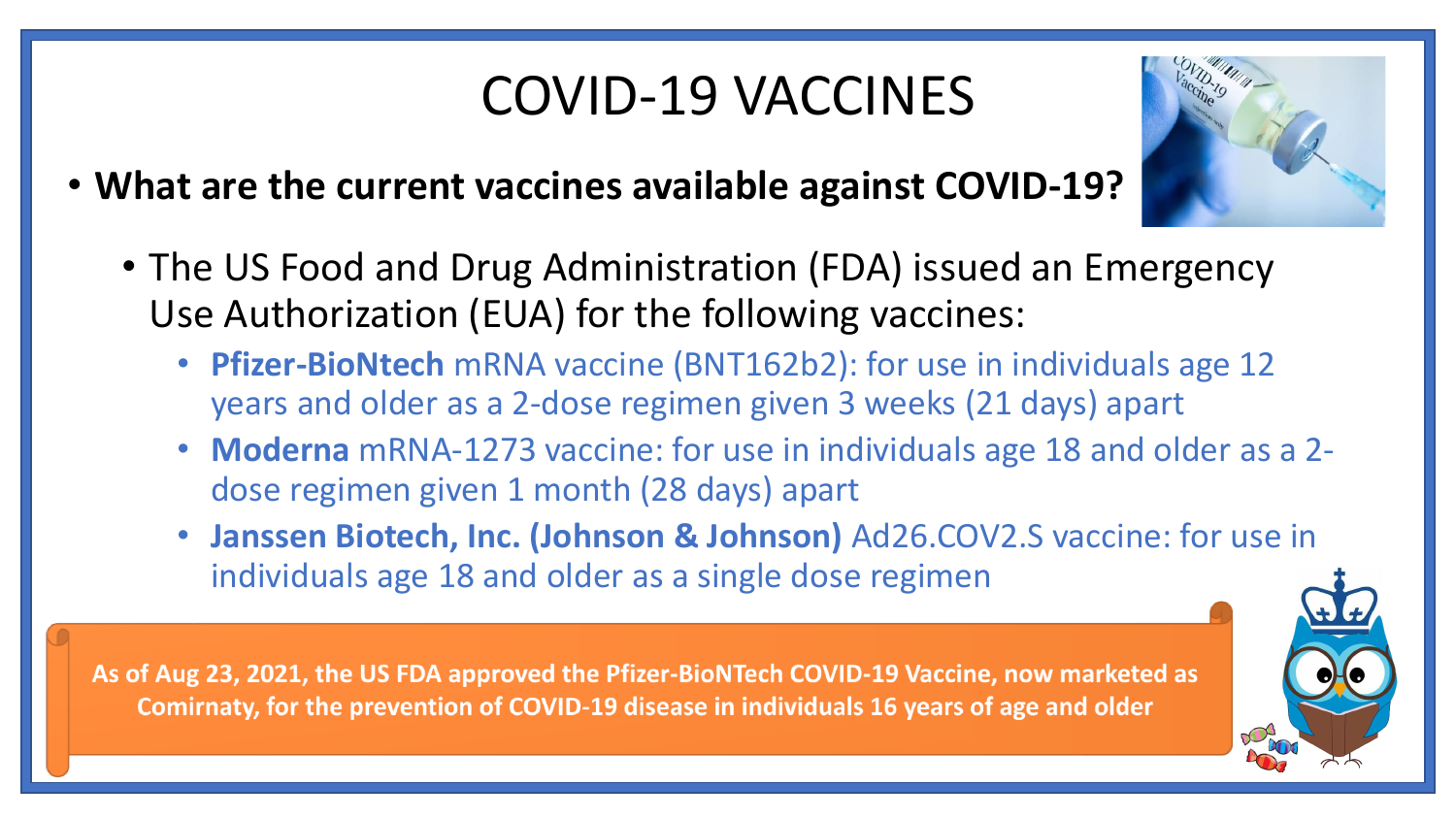# COVID-19 VACCINE AND PREGNANCY

## **ACOG recommends all pregnant individuals be vaccinated against COVID-19**

- Is written permission of a documentation of a discussion with the clinical care team required for pregnant patients to receive a COVID-19 vaccine?
	- No, however pregnant individuals are encouraged to discuss vaccination considerations with their clinical care team when feasible
- If an individual becomes pregnant after the first dose of a 2-dose COVID-19 vaccine, should the second dose be administered as indicated?
	- Yes
- Should there be a period of waiting between COVID-19 vaccines and the administration of other vaccines routinely given during pregnancy, such as influenza and Tdap?
	- No, COVID-19 vaccines may be administered simultaneously with other vaccines
- For an individual who is planning or has recently received a COVID-19 vaccine,  $\bigcirc$   $\bigcirc$ should Anti-D immunoglobulin be withheld?
	- No, it will NOT interfere with the immune response to the vaccine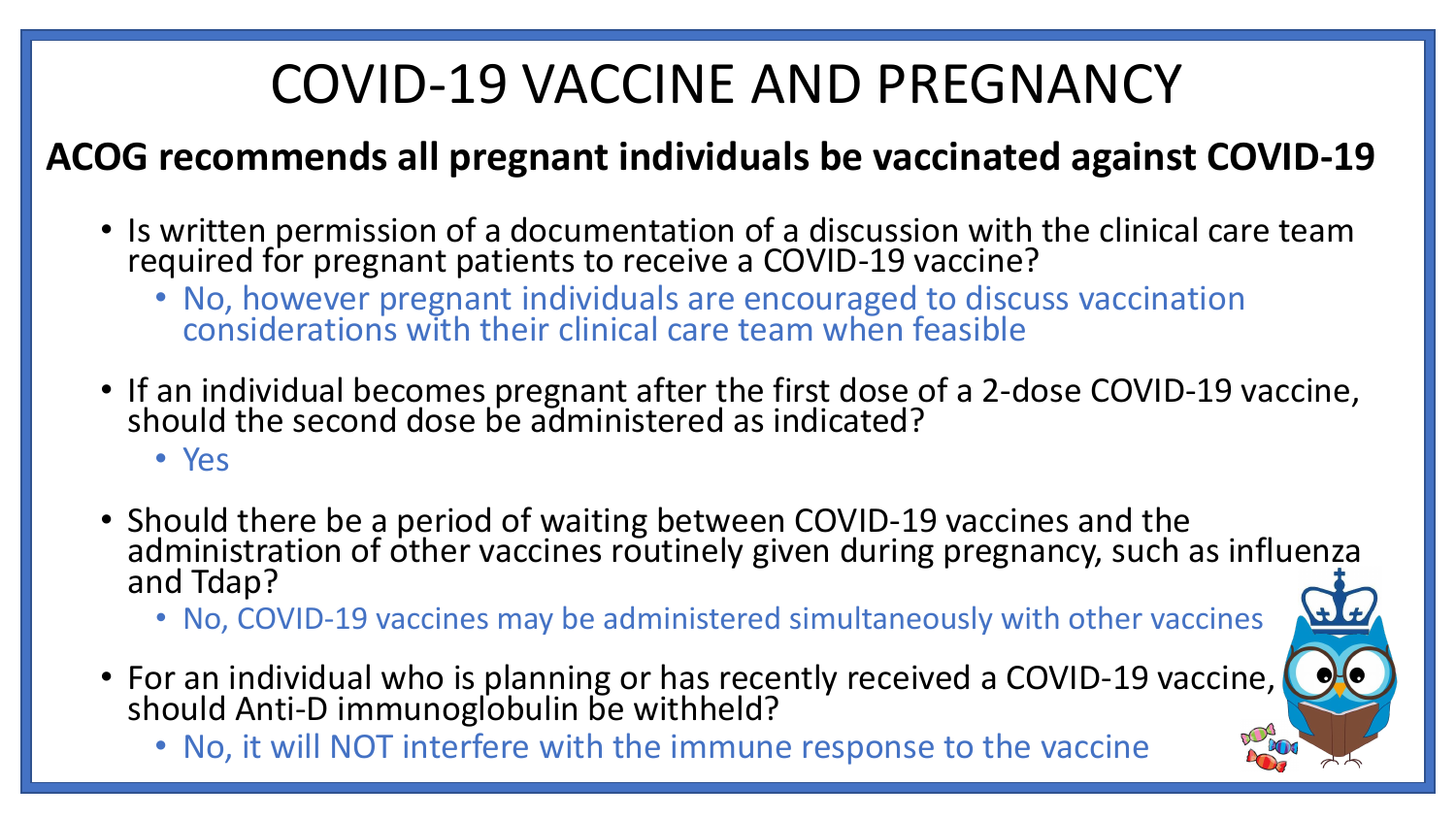# LACTATION and PRECONCEPTION COUNSELING

## **ACOG recommends all lactating individuals be vaccinated against COVID-19**

Is there a need to avoid initiation or discontinue breastfeeding in patients who receive a COVID-19 vaccine?

- No. While there is little plausible risk for the child, there is plausible benefit
- Following vaccination against other viruses, IgA-Ab's are detectable in milk withing 5-7 days

### **ACOG recommends all individuals who are actively trying to become pregnant or contemplating pregnancy be vaccinated against COVID-19**

How would you counsel a patient about vaccine-related concerns in the context of anticipating a pregnancy?

- Claims linking COVID-19 vaccines to infertility are unfounded and have no scientific. evidence supporting them
- It is not necessary to delay pregnancy after completing both doses of the vaccine
- There is no pregnancy testing requirement prior to receiving any EUA-approved COVID-19 vaccine

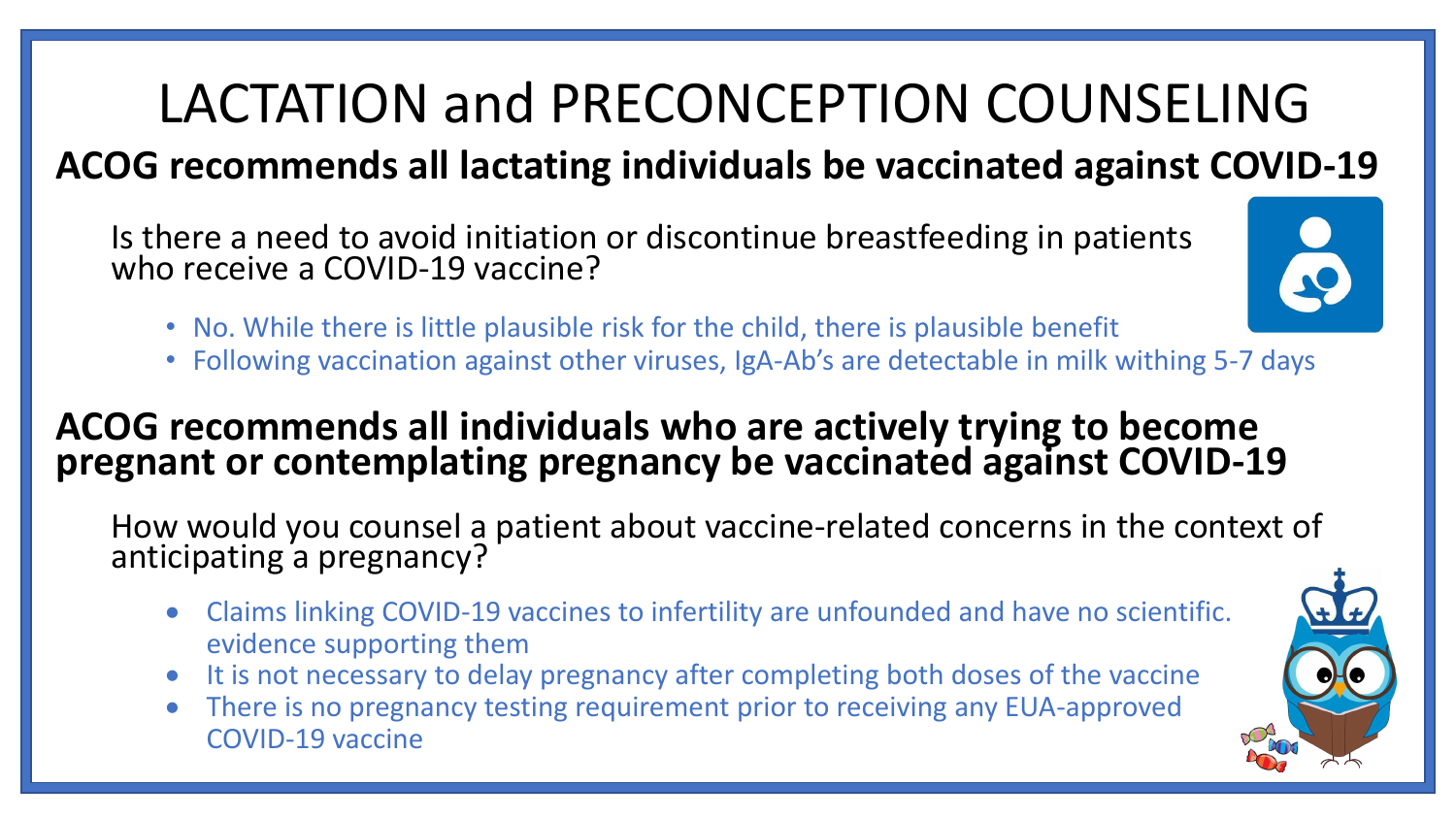## COVID-19 VACCINE and OUTCOMES

- **What were pregnancy and neonatal outcomes of interest among COVID-19 vaccinated pregnant individuals in the V-safe pregnancy registry?**
- **How do their rates compare to background rates?**

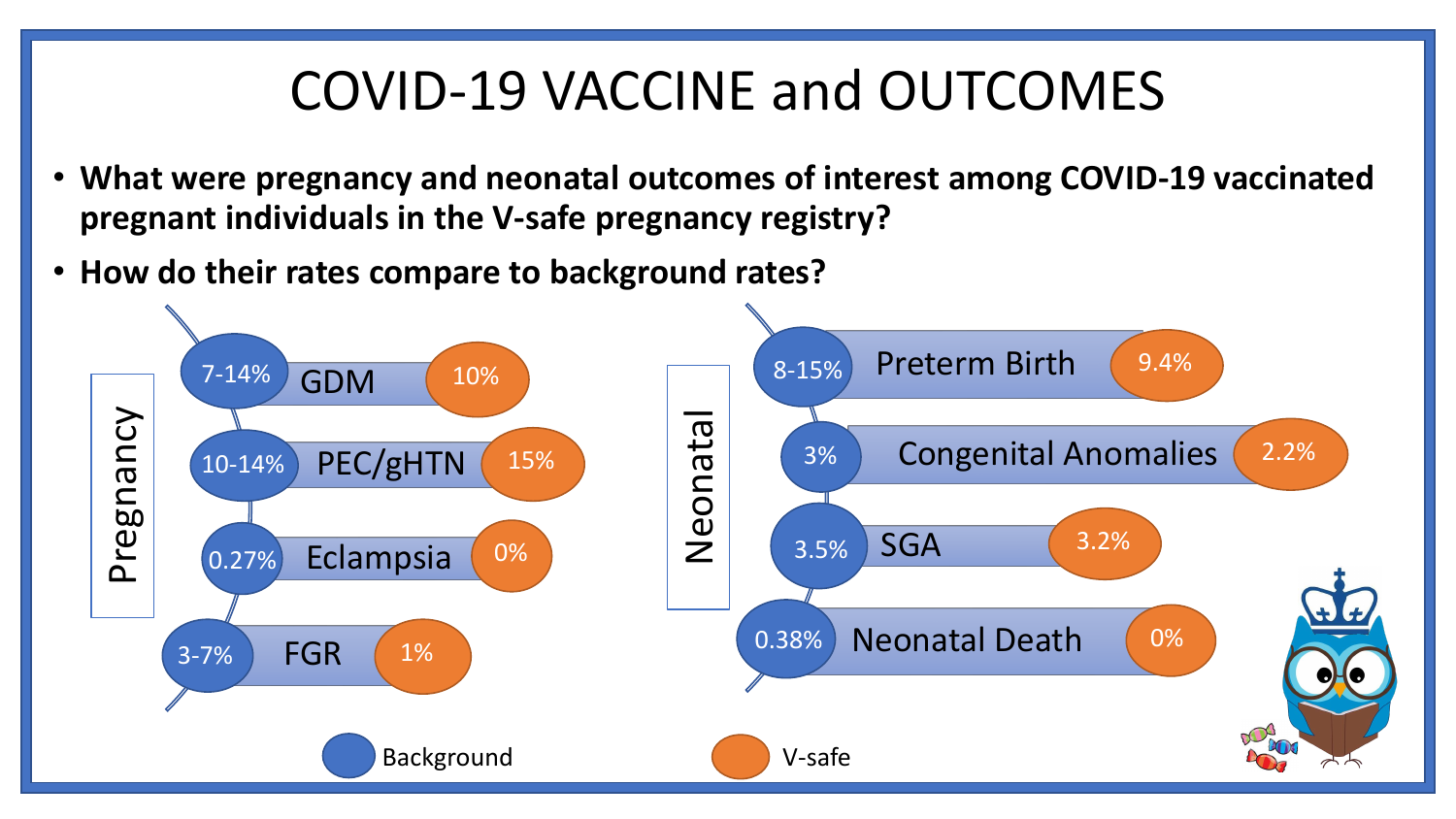#### **Assess Patient's Symptoms and Exposures**

Symptoms typically include fever ≥38°C (100.4°F) or one or more of the following: • Cough • Difficulty breathing or shortness of breath • Chills • Repeated shaking with chills • Headache • Sore throat • New loss of taste or smell • Unprotected exposure to known COVID-positive individual • Fatigue • Muscle or body aches • Congestion or runny nose • Nausea or vomiting • Diarrhea

Routine Prenatal Care **No** Positive Answers

**Any Positive Answers** 

**Elevated Risk** 

pregnant women. When possible, send patient to a

Notifying the facility that you are referring a PUI is

recommended to minimize the chance of spreading

infection to other patients and/or healthcare workers

Adhere to local infection control practices including

Recommend she immediately seek care in an emergency department or equivalent unit that treats

setting where she can be isolated.

personal protective equipment

at the facility

**Any Positive Answers** 

Recommend testing for SARS-CoV-2 infection\*

#### **Conduct Illness Severity Assessment**

- Does she have difficulty breathing or shortness of breath?
- Does she have difficulty completing a sentence without gasping for air or needing to stop to catch breath frequently when walking across the room?
- Does patient cough more than 1 teaspoon of blood?
- Does she have new pain or pressure in the chest other than pain with coughing?<br>
Is she unable to keep liquids down? coughing?
- 
- Does she show signs of dehydration such as dizziness when standing?
- Is she less responsive than normal or does she become confused when talking to her?



#### **Assess Clinical and Social Risks**

- Comorbidities (Hypertension, diabetes, asthma, HIV, chronic heart disease, chronic Any Positive liver disease, chronic lung disease, chronic kidney disease, blood dyscrasia, and people<br>on immunosuppressive medications)<br>• Obstetric issues (eq. preterm labor)
- . Inability to care for self or arrange follow-up if necessary







- Refer patient for symptomatic care at home including hydration and rest
- Monitor for development of any symptoms above and re-start algorithm if new symptoms present
- Routine obstetric precautions

## TRIAGING COVID-19 IN PREGNANCY

#### **Moderate Risk**

See patient as soon as possible in an ambulatory setting with resources to determine severity of illness. When possible, send patient to a setting where she can be isolated. Clinical assessment for respiratory compromise includes physical examination and tests such as pulse oximetry, chest X-ray, or ABG as clinically indicated. Pregnant women (with abdominal shielding) should not be excluded from chest CT if clinically recommended.



Admit patient for further evaluation and treatment. Review hospital or health system guidance on infection control measures to minimize patient and provider exposure



Answers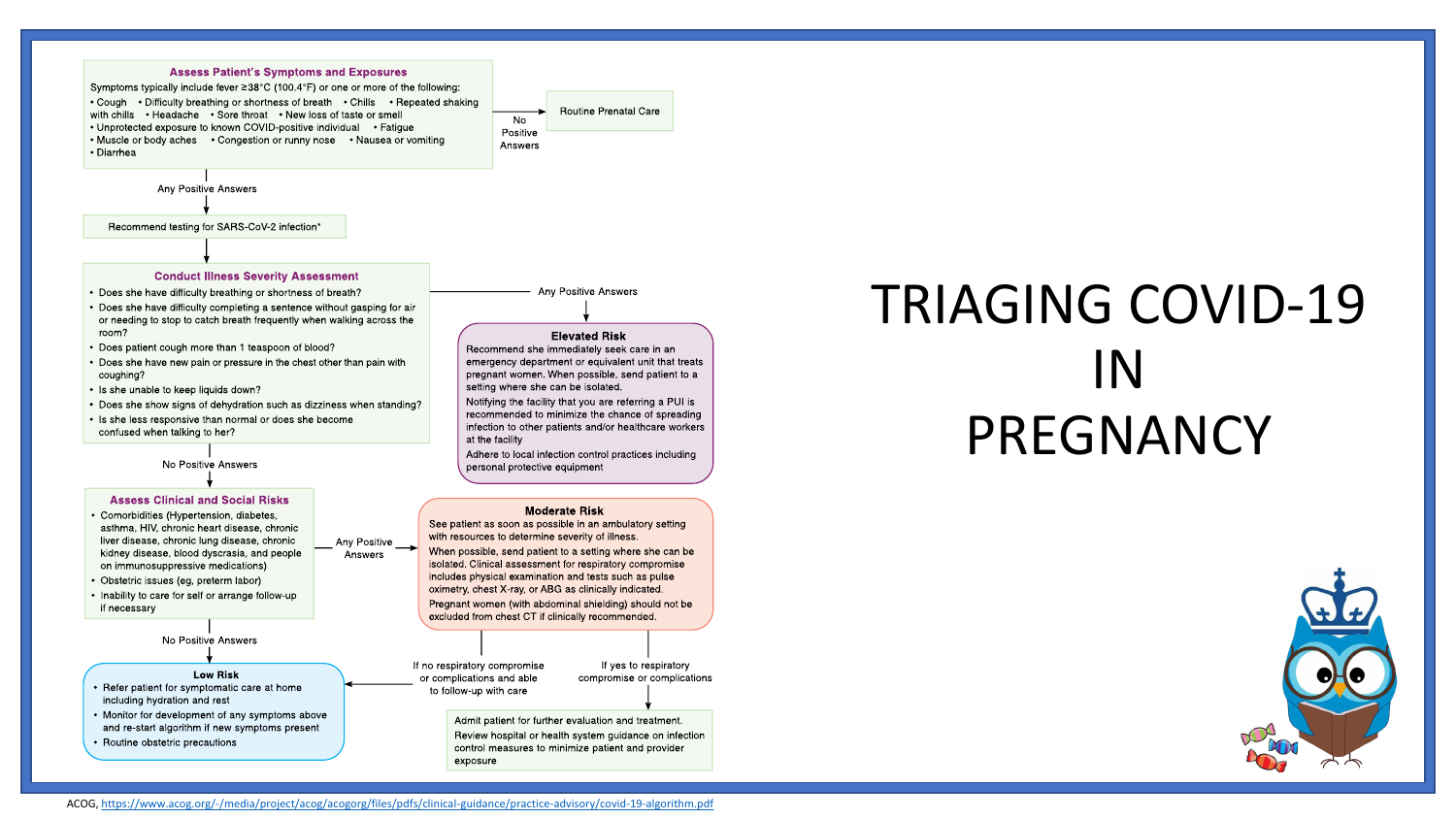# COVID-19 AND PREGNANCY

### **What is the optimal maternal oxygen saturation in those who are COVID+?**

- 95% or higher is recommended to maintain adequate oxygenation
- Other societies recommend a goal of 90-92%

### **Patients reporting which symptoms require discharge with a pulse oximeter after either admission or triage evaluation?**

- · Dyspnea, cough, hemoptysis
- Pneumonia that doesn't require oxygen supplementation and patient is afebrile
- 10-14%  $\overline{\phantom{a}}$ • Chest tightness/pain, underlying respiratory conditions

### **What symptoms that antepartum COVID+ pregnant patients may experience require urgent evaluation?**

- $\cdot$  O2 saturation < 95%
- Heart rate > 110 bpm
- Signs of dehydration
- New onset or worsening chest pain
- Altered mental status
- Lethargy
- Obstetrical concerns

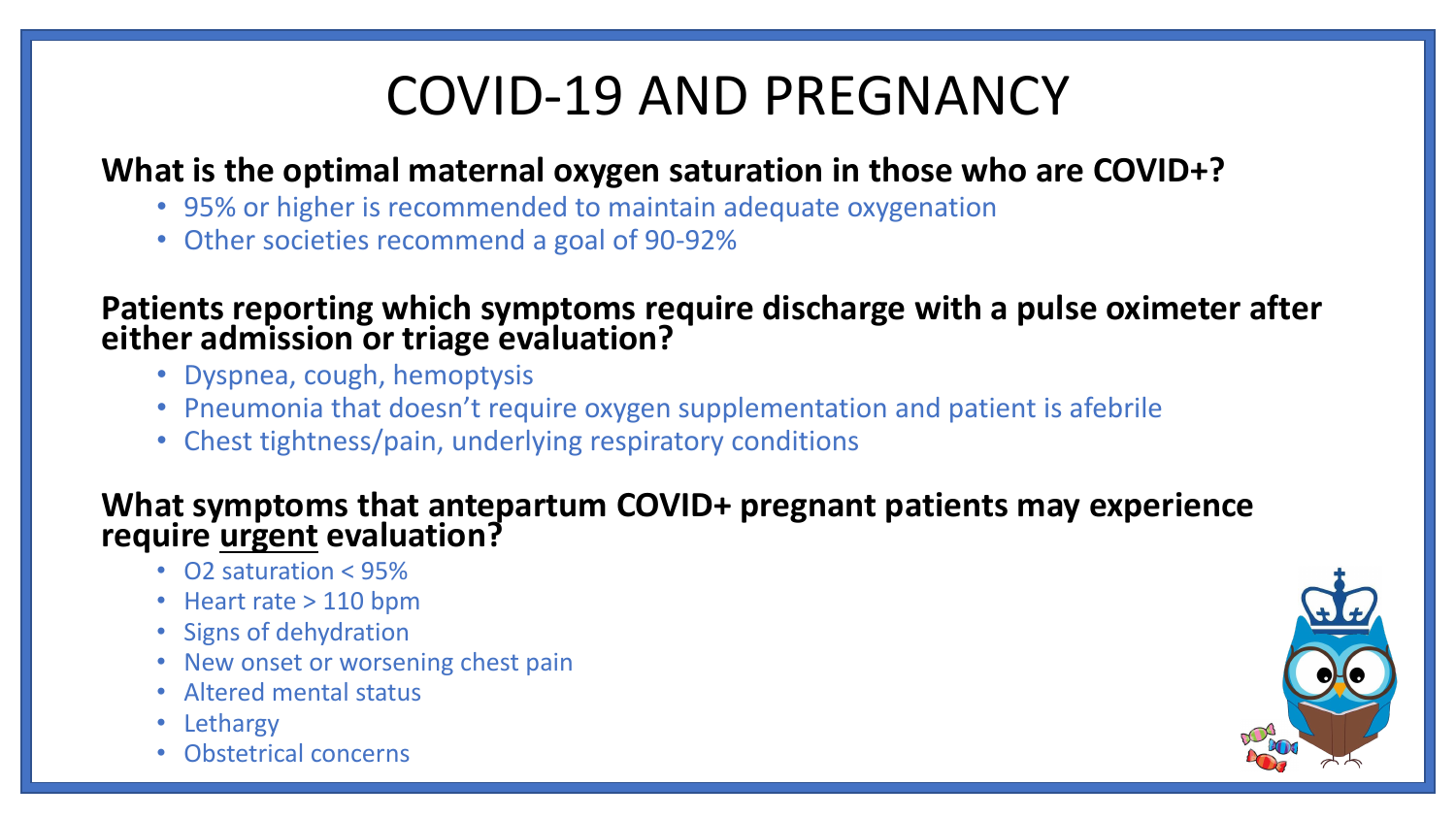## SOCIAL DETERMINANTS OF HEALTH

Women of color (Black, Hispanic, Asian American, Pacific Islander, Native American) disproportionately account for infection, morbidity and mortality rates associated with COVID-19

 $\frac{1}{2}$ These also represent how communities of color are already subject to worse health outcomes due to underlying disparities in care

 $\overline{10}$ e ancemearmearearexpermientation Vaccination efforts may be hindered in some communities due to historic unethical medical experimentation due to systemic racism and current disparities in provision of care due to institutional racism

0.38%

<del>-------</del><br>tan a **Listen and validate your patients' concerns regarding vaccination efforts-Start and continue the dialogue with your patients to build trust so that life-saving public health interventions can actually be implemented**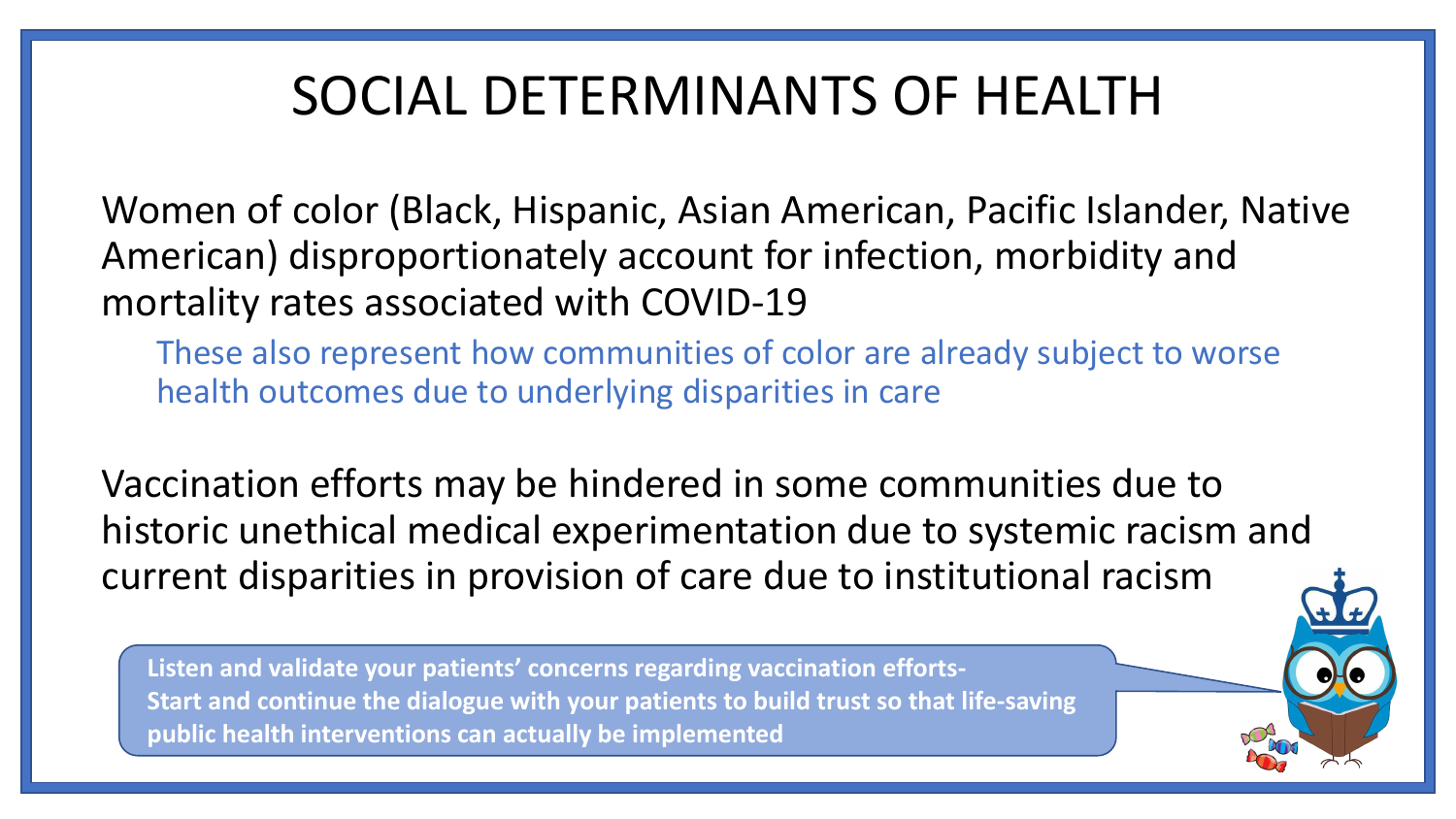## EPIC .PHRASE

## **.BBonCOVID19**

## Description: COVID-19 counseling in the outpatient setting

We discussed the symptoms, work-up, testing, and prognosis of COVID-19, specifically in the pregnant population. We reviewed the comorbidities associated with more severe illness as well as poorer prognosis. We discussed the increased risks of adverse perinatal outcomes in pregnant women with severe COVID-19 illness.

We also discussed appropriate hygiene and preventive measures that the patient and their family can take to reduce spread.

We also discussed the risks/benefits/alternatives to COVID-19 vaccination, including the safety evidence supporting vaccination during pregnancy.

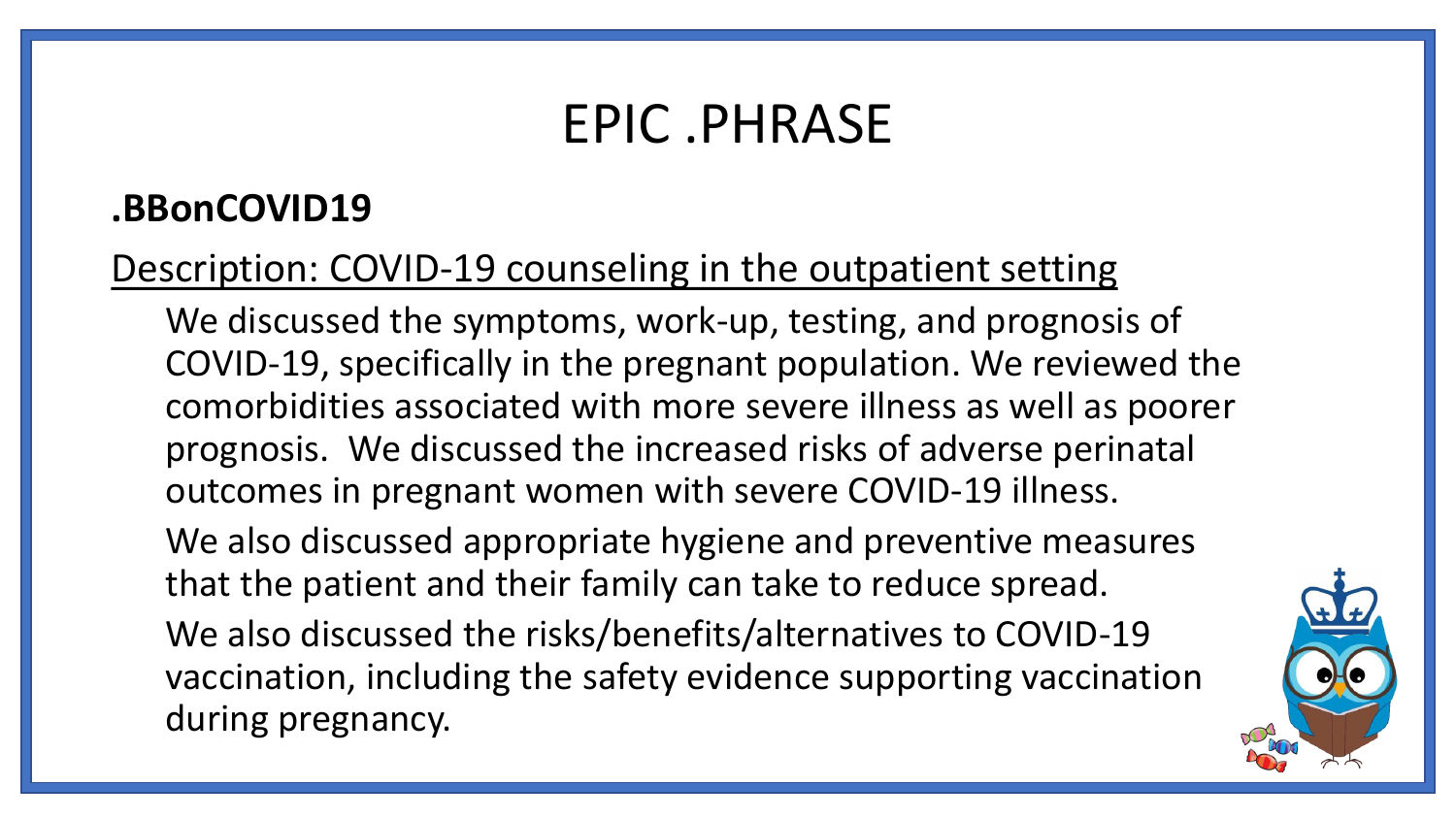## BILLING AND CODING

- U07.1: COVID-19
- O98.51: Other viral disease complication pregnancy